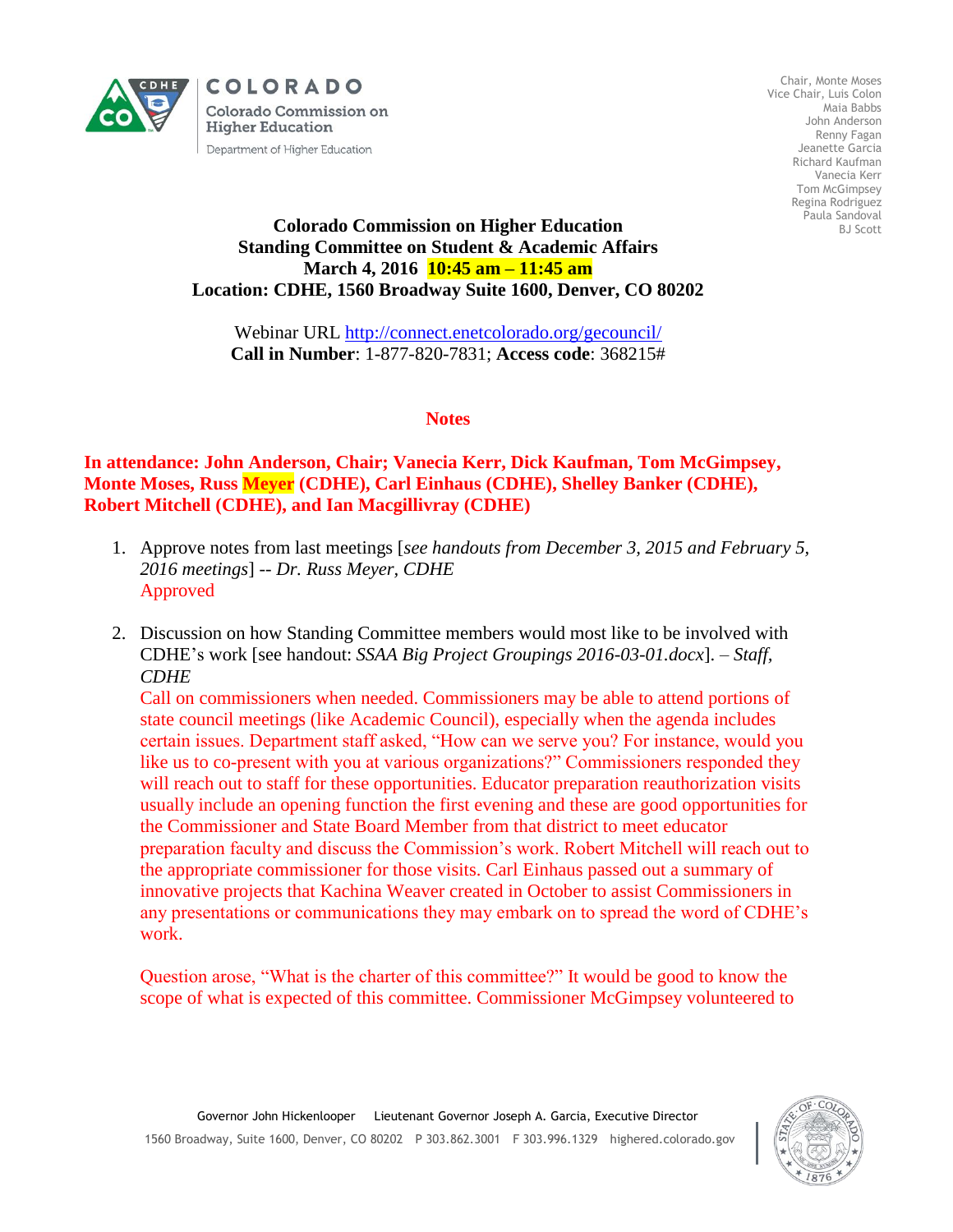draft a charter. Staff are checking to see if the Standing Committee on Finance has a charter and will forward that to this committee if one exists.

*3.* Concurrent Enrollment Instructor Qualifications & Rural Colorado – *Dr. Robert Mitchell, CDHE* 

Dr. Mitchell noted there is a 23% decline in new teachers graduating from teacher preparation programs. The SE, NE and SW rural corners of the state and some urban areas are especially feeling the pain of not having enough teachers. As regards Concurrent Enrollment, there is a shortage (especially in rural parts of the state) of instructors who have at least 18 graduate credits in a content area (like History) and are able to get hired as adjunct faculty by a 2- or 4-year institution to offer Concurrent Enrollment in area high schools. Dr. Mitchell is working with rural institutions of higher education to provide graduate level content courses to high school teachers so they can also teach Concurrent Enrollment. There was discussion on how educator preparation programs at institutions of higher education are often not highlighted as being important programs by institutions' administrations. The public doesn't hear enough positive talk about teaching as a profession.

- 4. COSI Update and request for help *Shelley Banker, CDHE* Shelley discussed the department's three strategic priority initiatives (Wildly Important Goals, or WIGs), which are: SPI1: Closing the attainment gap; (the department has 2 consultants from WICHE helping the department to focus on diversity and attainment, the collective impact effort and COSI's efforts to fund student services to increase retention and completion)
	- SPI2: Affordability

SPI3: Increasing the number of adults with some college but no credential re-enrolling in higher education.

COSI update: \$3.2 million has been applied for so far. COSI can provide up to \$7 million more this year. There are 2 more rounds coming up for counties/institutions to apply for these funds. Commissioners can help COSI make connections in their own communities so the funds get applied for. It was noted that finding matching funds, a requirement for application, is difficult.

5. Russ has been in touch with Byron McClenney, who wrote the co-requisite remediation report that Jeanette sent out. Byron can't be here today but we're working on getting him at one of our upcoming meetings. Staff will invite Mr. McClenny to a future meeting.

6. PLA (CLEP & DSST) Update – *Dr. Ian Macgillivray, CDHE*

There is not much data on how students do in subsequent coursework after receiving credit for CLEP and DSST. Faculty has some valid concerns. The department will meet with the CRT on Monday and expects the recommendation will be to take more time to study CLEP and DSST.